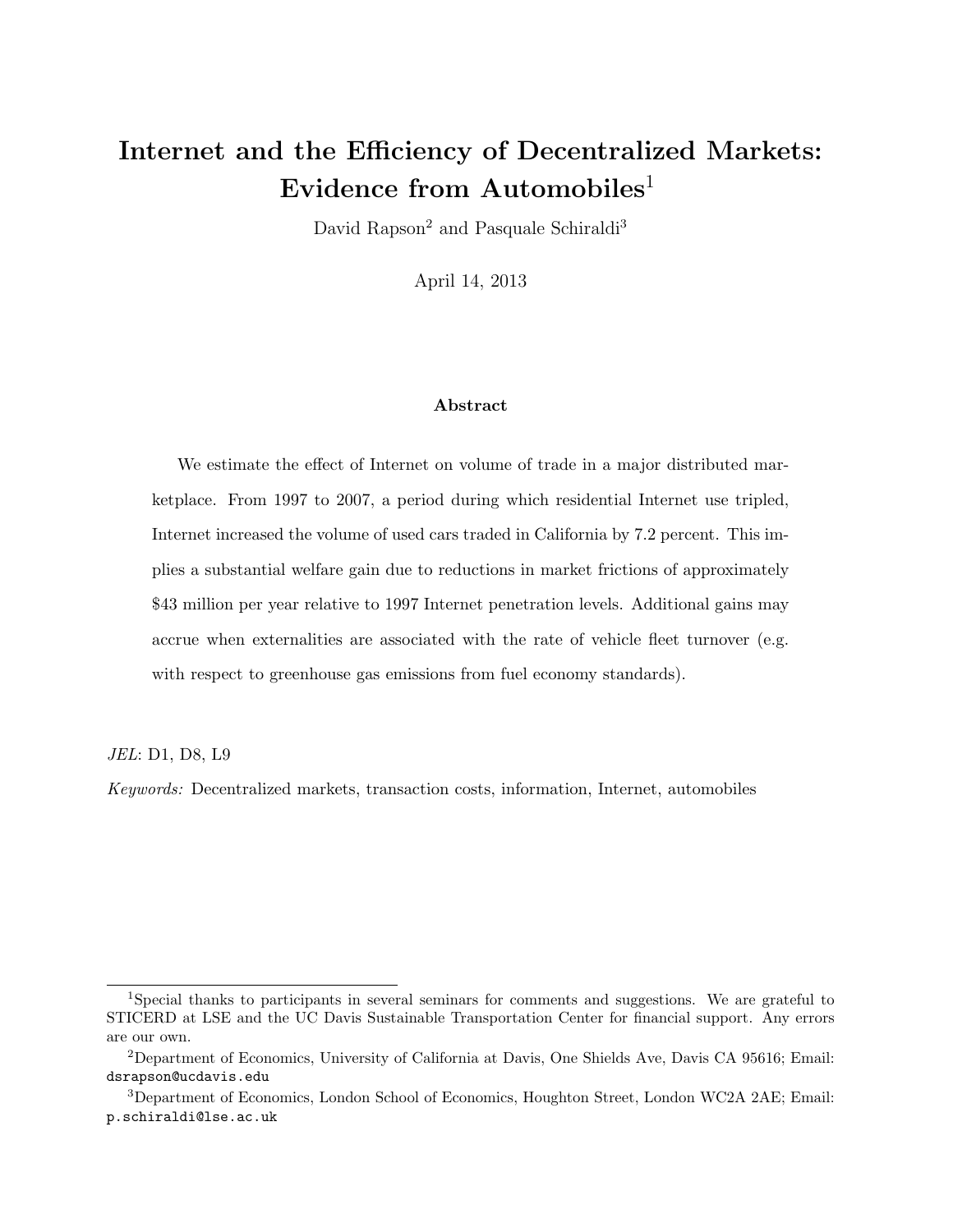### 1 Introduction

The goal of this paper is to estimate the efficiency gains from the availability of Internet in a large and active decentralized trading market: the market for used automobiles in California. Access to the Internet drastically reduces the cost of acquiring information, and this potentially improves several aspects of the market. Buyers and sellers can search for each other and be matched with unprecedented ease. Internet may also reduce asymmetries in information between buyers and sellers, helping to overcome the well-known problems associated with adverse selection. Overall, improved access to information can allow more of the potential gains from trade to be realized. These possibilities are especially relevant today in light of the extraordinary growth in online marketplaces (e.g. eBay and Amazon.com)<sup>4</sup>, as well as online resources that support all forms of trade (e.g. CarFax, Autobytel, Angie's List).

Much of the existing empirical literature on the impact of Internet focuses on changes in the level and distribution of prices.<sup>5</sup> Such analyses are generally concerned with consumer welfare rather than joint surplus (though some also derive implications about the nature of competition). Our aim in this study is to shed light on the magnitude of total welfare gains, making volume-of-trade the relevant economic outcome variable of interest. The empirical literature examining Internet's effect on transaction volume is sparse, and a main contribution of this study is add a credible data point from an important market.<sup>6</sup>

The used car market has many features that make it an appealing setting for our analysis. In addition to being very large and active, it is also a market where transaction costs are high and information is costly to acquire and often asymmetric, with potential buyers trying to assess unobserved quality that is known to the seller.<sup>7</sup> Over the last 15 years, several Internet-based resources

<sup>4</sup>An ever-increasing volume of goods is now traded in decentralized markets. In 2008, nearly \$60 billion of goods were transacted on eBay, and Amazon.com had \$20 billion in total revenue.

 $5$ Examples include Brown and Goolsbee (2002) on life insurance, Orlov (2011) on airline fares, and Zettelmeyer et al (2006) on car transactions.

<sup>6</sup>Dana and Orlov (2009) examine the Internet effect on airline capacity utilization, and Ghose et al (2006) study the market for used books.

<sup>7</sup>Porter and Sattler (1999) and Gavazza et al (2012) report transaction costs in the range of 15-50% of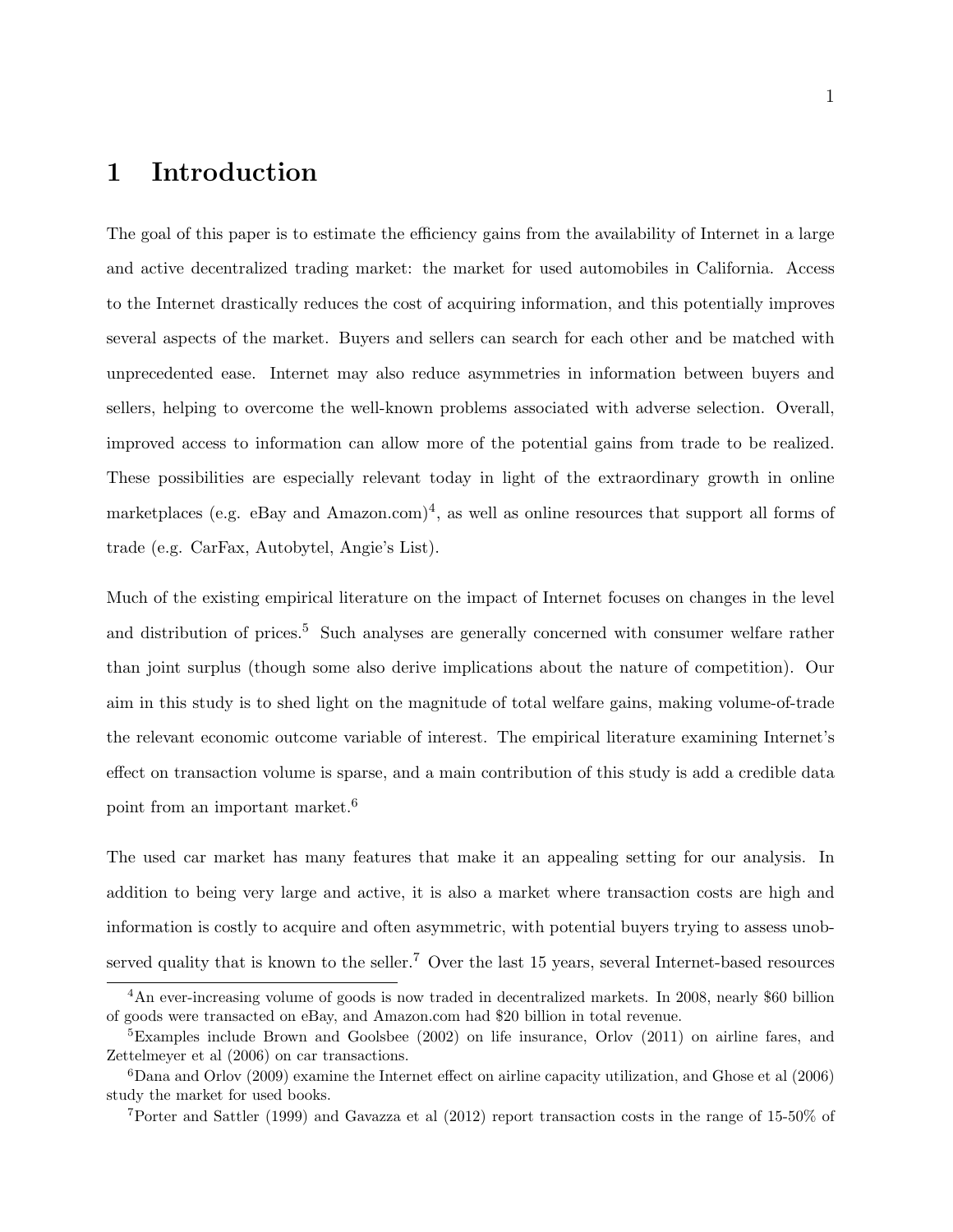have emerged in the industry. Some retailers use the Internet as a their primary customer acquisition channel (e.g. carmax.com, autotrader.com, carsdirect.com). Referral services such as autobytel.com help to direct consumers to low-cost offline retailers (Zettelmeyer et al 2006). The Internet is also a platform for several purely information-based resources. The most relevant is carfax.com, which provides vehicle history reports on used cars, and has all but eliminated the information gap between buyers and sellers. Moreover, the possibility of gathering more information and reaching a broader number of counterparties has substantially increased the surplus generated upon trade.

The market is characterized by prospective buyers and sellers that enter into a costly, two-sided search and matching process. Consumers have heterogeneous preferences over product attributes, in our case automobile characteristics. Hence, a given car has different appeal to different consumers. The availability of more information and a broader market reduces search costs and favors better matches (i.e. generates matches with higher joint surplus). Each of the potential mechanisms by which Internet would effect a decentralized market–decreased search costs, improved match quality, and less adverse selection–would be similar in at least one important way: they would each increase volume of trade.

To test this hypothesis empirically, we assemble and analyze a detailed dataset that includes countylevel Internet penetration and used car registration and transaction counts during the period 1997- 2007 in California. These data allow us to exploit three main sources of variation: (1) differences in Internet penetration over time; (2) differences in Internet penetration across geographical locations; (3) differences in the counts of registered and sold cars across counties and over time. This variation allows us to estimate the marginal effects of Internet penetration on trade volume using a continuous difference-in-differences approach.

Our results show evidence of substantial efficiency gains in the used car market due to the Internet. In California, Internet penetration increased by 28 percentage points (from 14 to 42 percent) from 1997 to 2007. Our estimates imply that over 120,000 additional used car transactions occurred

the trade-in value of used cars.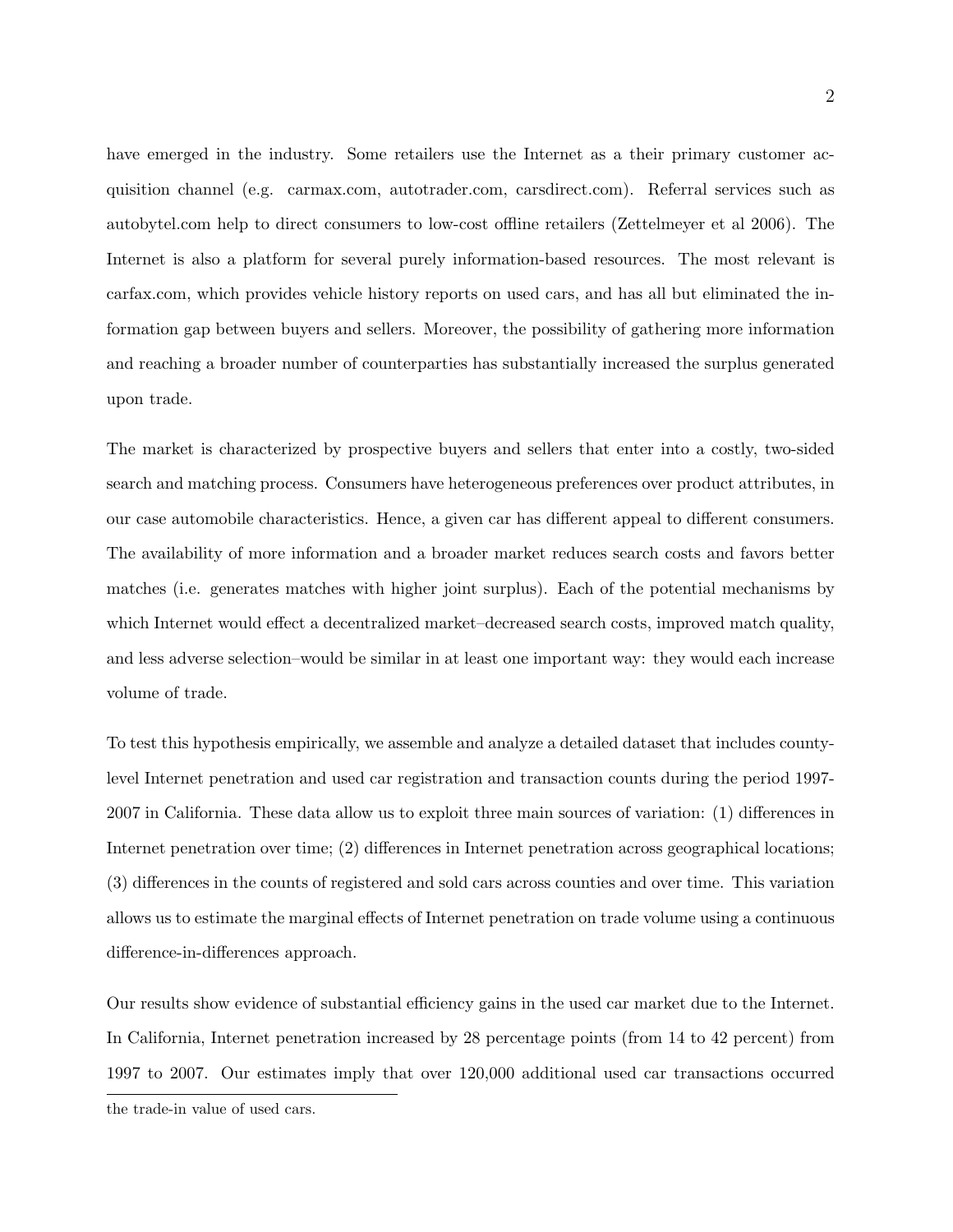state-wide in 2007 than would have occurred had Internet stayed at 1997 levels. This is an increase in the resale ratio of 7.2 percent. Further, the specifications that we employ allow price to vary along the equilibrium path. Thus, these results should be interpreted as general equilibrium changes in quantity. The magnitude of Internet's impact on volume of trade in this market is meaningful. The 7.2 percent increase in trade volume implies a lower-bound welfare gain from transaction and search cost reductions of \$25 per unit traded (relative to the 1997 Internet levels). Across the entire state of California, this translates into an annual welfare gain of \$43 million.

#### 2 Data

The empirical focus is on the state of California between the years 1997 and 2007. California is the most populous state in the US, with a population of nearly 32 million in the year 2000. It was also the frontier of the high technology boom that yielded many of the computing and Internet technologies that are now commonplace in the US. As we will show, the decade spanned by our data is characterized by rapid consumer adoption of Internet at home. Annual automobile purchases over the same period increased from nearly 1 million in 1997 to 2 million in 2007, or roughly one car for every 18 people. To investigate the relationship between Internet penetration and automobile transactions, we combine data from several sources.

The cross-sectional unit of interest in this study is the county, and each variable ultimately appears at the county-year level. Car registration and transaction counts were acquired from R.L. Polk, which gathers these data from the California Department of Motor Vehicles. An observation is the total number of cars for each make-model-year that are registered or transacted in a given year, by county. These include both new and used cars, the latter of which may be either dealer or private transactions. We augment these data with car characteristics, which were acquired from Wards Automotive's Automotive Yearbook. From the R.L. Polk dataset, for each make-model-year we observe the stock and transaction of all cars of each type in each time period t.

In this study, we postulate that services provided via the Internet serve to lower transaction costs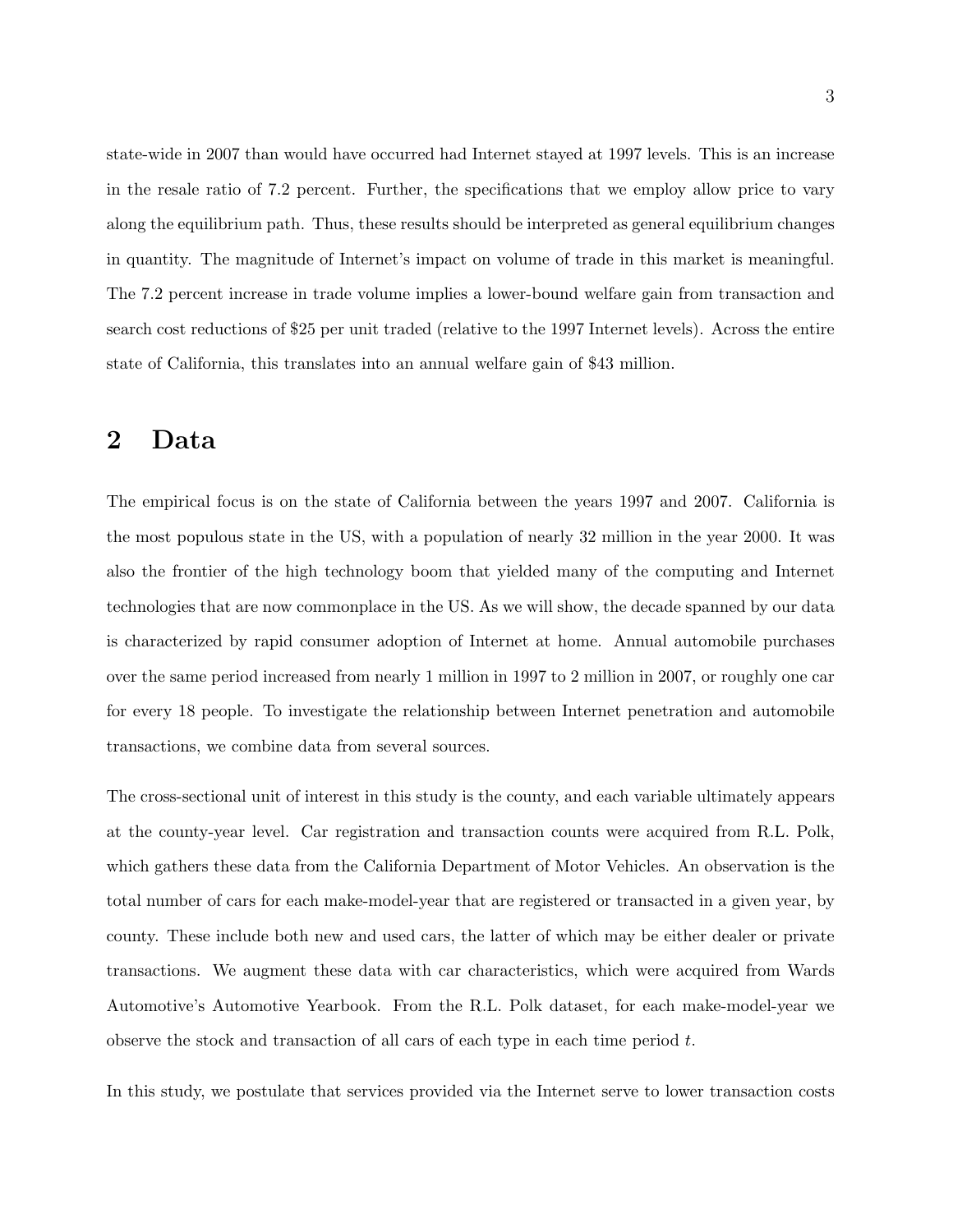in the used car market. As such, residential Internet penetration is the explanatory variable of interest in this study. We hypothesize that widespread use of the Internet by both buyers and sellers decreases the costs associated with buying and selling cars, in particular used cars. We obtained county-by-year Internet penetration from the Current Population Survey (CPS) Supplement Files. We consider a household to be an Internet user if they respond "yes" to the question "Use Internet at Home?" and any of the similar Internet access questions. These questions appear in the CPS in a subset of years from 1997 to 2007.<sup>8</sup> CPS is weighted to be representative at the state (not county) level, raising the possibility of sampling error affecting smaller counties. We implement robustness specifications (described below) to check for this, and find no evidence that sampling error affects our numerical results.

Table (1) provides summary statistics of the variables used in the empirical analysis.<sup>9</sup> We present statistics for three years of data: 1997, 2003, and 2007. These data reveal a clear increase in the annual number of used cars owned and sold between 1997 and 2007. While it is not shown directly here, the 70 percent increase in the stock of registered used cars, along with a near doubling of the number of distinct models, reflect an increase in the overall quantity of new cars purchased. This explains why, despite the number of used car transactions increasing over these years, the volume of trade as a fraction of total used cars registered declined from 13.5 percent to just below 10 percent over time.

Importantly for our purposes, the residential penetration of Internet use increased three-fold over the decade. The most Internet-intense county in 1997 (Orange County) had only 25 percent penetration, far below its 57 percent level in 2007. By the end of our sample, 17 counties had achieved over 45 percent Internet penetration, and only eleven counties were below 35 percent. This decade also witnessed significant economic growth, population aging, and a doubling in the price of unleaded gasoline. Median incomes rose from \$37,000 in 1997 to \$53,000 (in nominal terms), while unemployment fell from 9.2 percent to 6.7 percent. Our empirical challenge is to control for these

<sup>8</sup>The supplementary Internet questions appear in the CPS in 1997, 1998, 2000, 2001, 2003, and 2007.

<sup>9</sup>The automobile and Internet data sources are described above. The demographic data are obtained from the U.S. Bureau Census and the Employment Development Department of the State of California. Finally, county-level gasoline price are from the Oil Price Information Service (OPIS).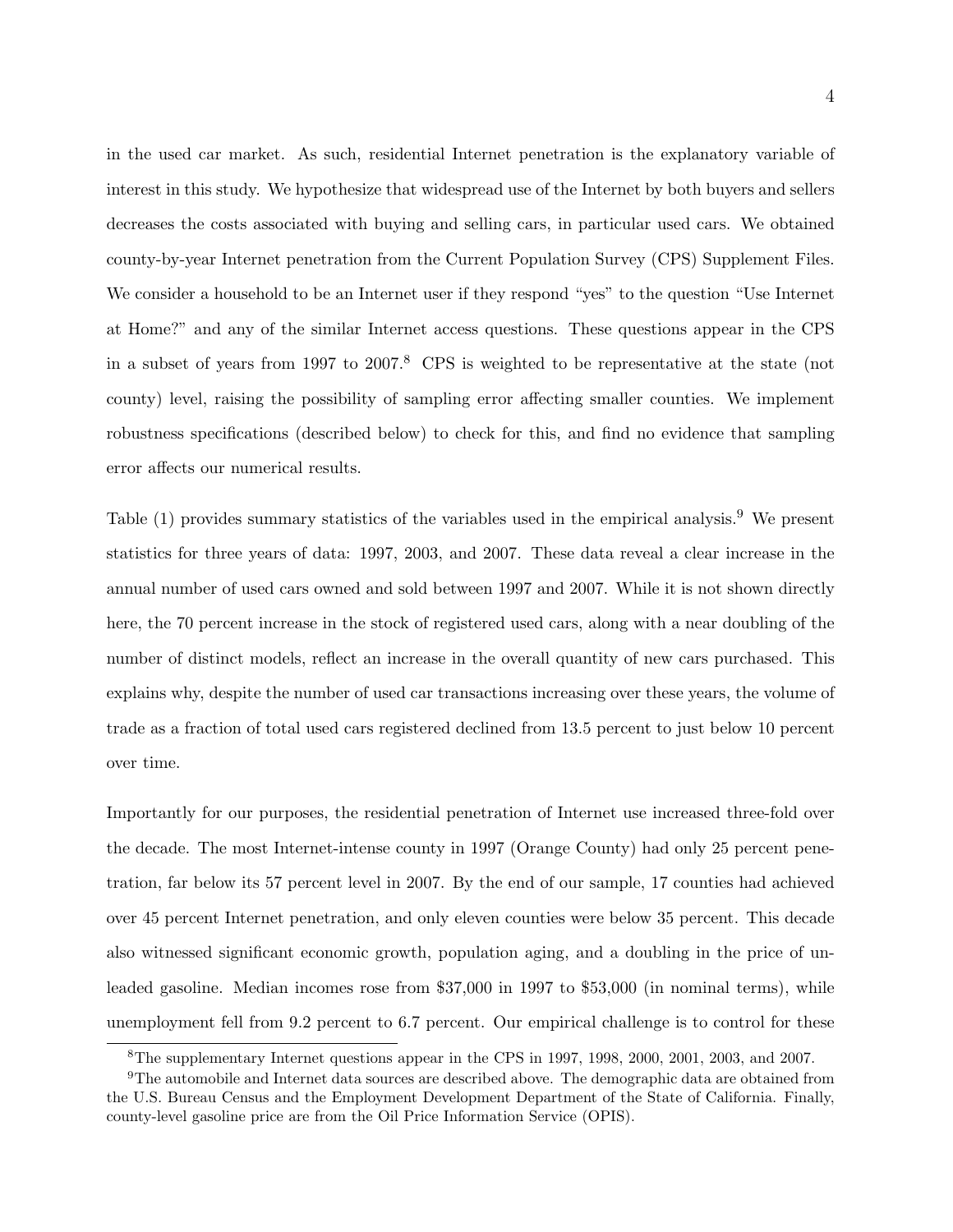potential confounders to separately identify the treatment effect of interest.

#### 3 Empirical Evidence

In the automobile market, replacement decisions are based on depreciation in quality of goods over time. Each period, consumers assess the quality of the durable good they own. If the gain in utility from updating their holdings, net of prices, exceeds transaction costs, consumers sell their used goods in the second-hand market and replace them with durable goods of the preferred quality. If goods depreciate every period, consumers will never hold onto their durables for more than one period, instead updating to their preferred car quality.<sup>10</sup> Hence, lowering market frictions should induce a higher turnover rate. The resale ratio (i.e. the ratio between number of traded cars and stock for each make-model-year) is a direct approximation of the magnitude of frictions that prevent consumers from replacing their car every period. In a world without frictions, this ratio should be equal to one. Note that the predicted effects are general equilibrium in nature, and that supply and demand curves need not be separately estimated to test the predictions. We concentrate the analysis on equilibrium volume of trade and resale ratio, allowing price to vary on the transition path (Ie. omitting it as a right-hand-side variable).

We test the hypothesis that, *ceteris paribus*, increases in Internet penetration lead to increases in volume of trade. Support for the hypothesis of interest will be found if higher equilibrium volume of trade is observed within a county during years of high Internet penetration. The non-random diffusion of Internet requires us to control for some important potential confounders. We exploit the panel structure of the data by employing a difference-in-differences specification and non-parametric controls for county and time fixed-effects. Regressors also include observable demographics that vary at the county-year level, such as average income, the unemployment rate, age distribution in the population, and the population level itself. We also include the average price of gasoline to control for the possibility that changes in fuel price affect the volume of trade. The fixed effects control for any residual time-invariant county unobservables and aggregate shocks shared by all

<sup>10</sup>See Rust 1985, Hideo and Sandfort 2002, and Schiraldi 2011.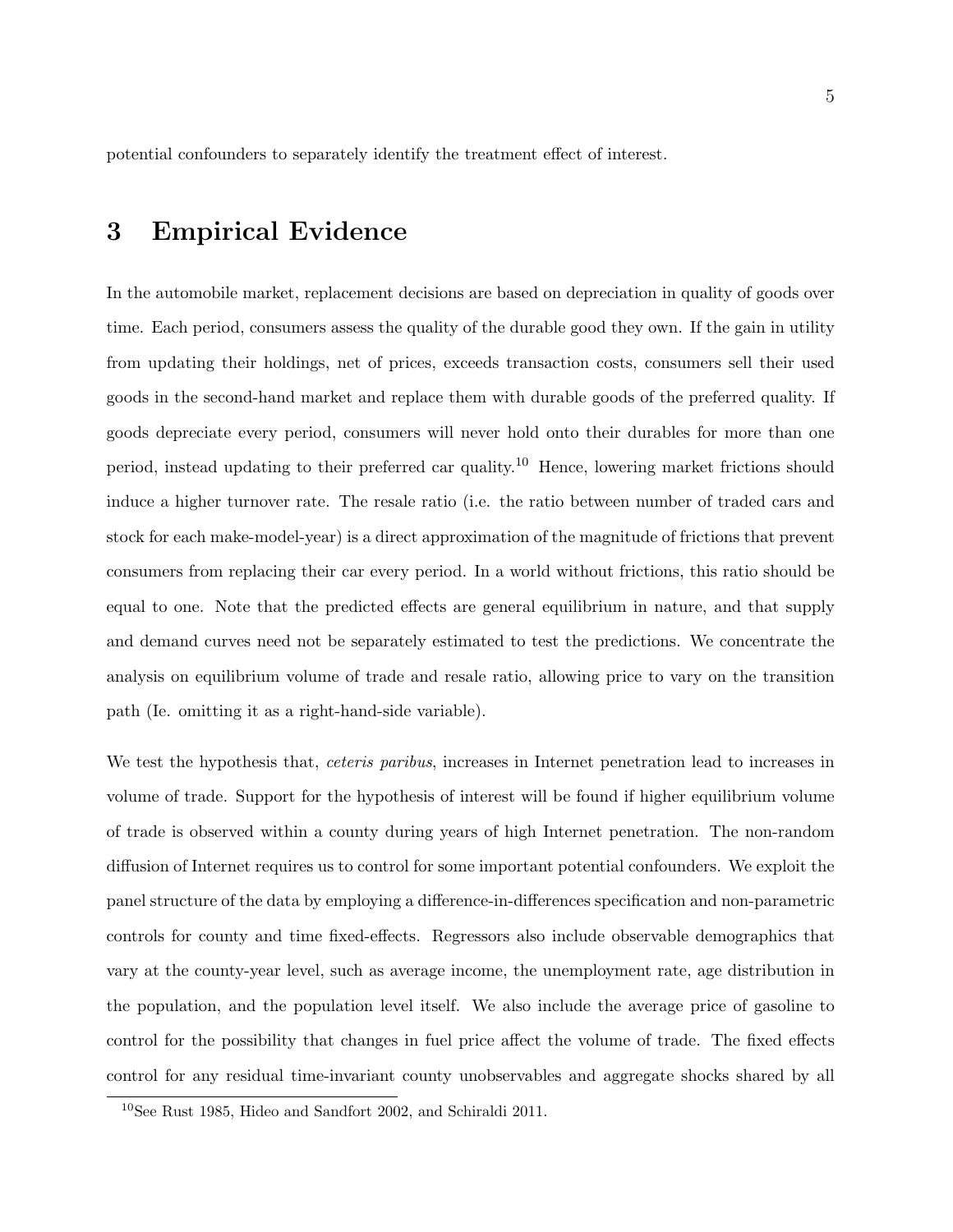locations in a given year. Identification is achieved from within-county variation in transaction volume and Internet penetration over time, net of controls.

The baseline relationship between Internet and transaction volume is estimated by the following equation:

$$
y_{ict} = \gamma_1 Z_{ct} + \beta D_{ct} + \alpha_c + \alpha_t + \alpha_j + \epsilon_{ict}
$$
\n<sup>(1)</sup>

Subscript c denotes county, t denotes year, and j denotes model type.<sup>11</sup> The dependent variable,  $y_{jet}$ , is the log of the resale ratio: the number of used cars of model j traded at the county level in each year, divided by the stock of model  $j$  cars in that county-year. The coefficient of interest is  $\gamma$ , which conveys the conditional effect of the Internet penetration rate,  $Z_{ct}$ , on the resale ratio. Depending on the specification, a variety of model-based fixed effects  $(\alpha_i)$  are used. Additionally, we include time-varying county demographic variables  $(D_{ct})$  to control for potentially important confounding variables. In the specifications shown, we control flexibly for car make, model, and model-year, though both the qualitative and quantitative results are robust to alternate specifications of car-level controls.<sup>12</sup> In every specification, standard errors are clustered at the county level.

We estimate several OLS specifications of equation (1), using the resale ratio as well as count of used cars sold by model as the outcome variable of interest. Table (2) displays the results, with the addition of incremental control variables when moving left to right between columns. It is illuminating to understand how the results change with the addition of these controls. Column 1 shows a baseline regression of used car resale ratios on county Internet penetration, with only car characteristic controls (which are present throughout). This sparse group of covariates captures very little of the variation in resale ratio. The effect of interest is not statistically different from zero, but nonetheless it indicates a positive qualitative relationship between Internet and resale ratio. For these specifications, the coefficient on Internet should be interpreted as a percentage

<sup>&</sup>lt;sup>11</sup> "Model" here is specific to a make and model of a particular vintage (model-year) each year.

<sup>&</sup>lt;sup>12</sup>To address concerns about CPS sampling variation at the county level, we re-estimate eq. (1) on a sample which excludes the smallest ten percent of counties. Point estimates of this robustness check are identical to those reported in Table (2), indicating that sampline error is not biasing our results.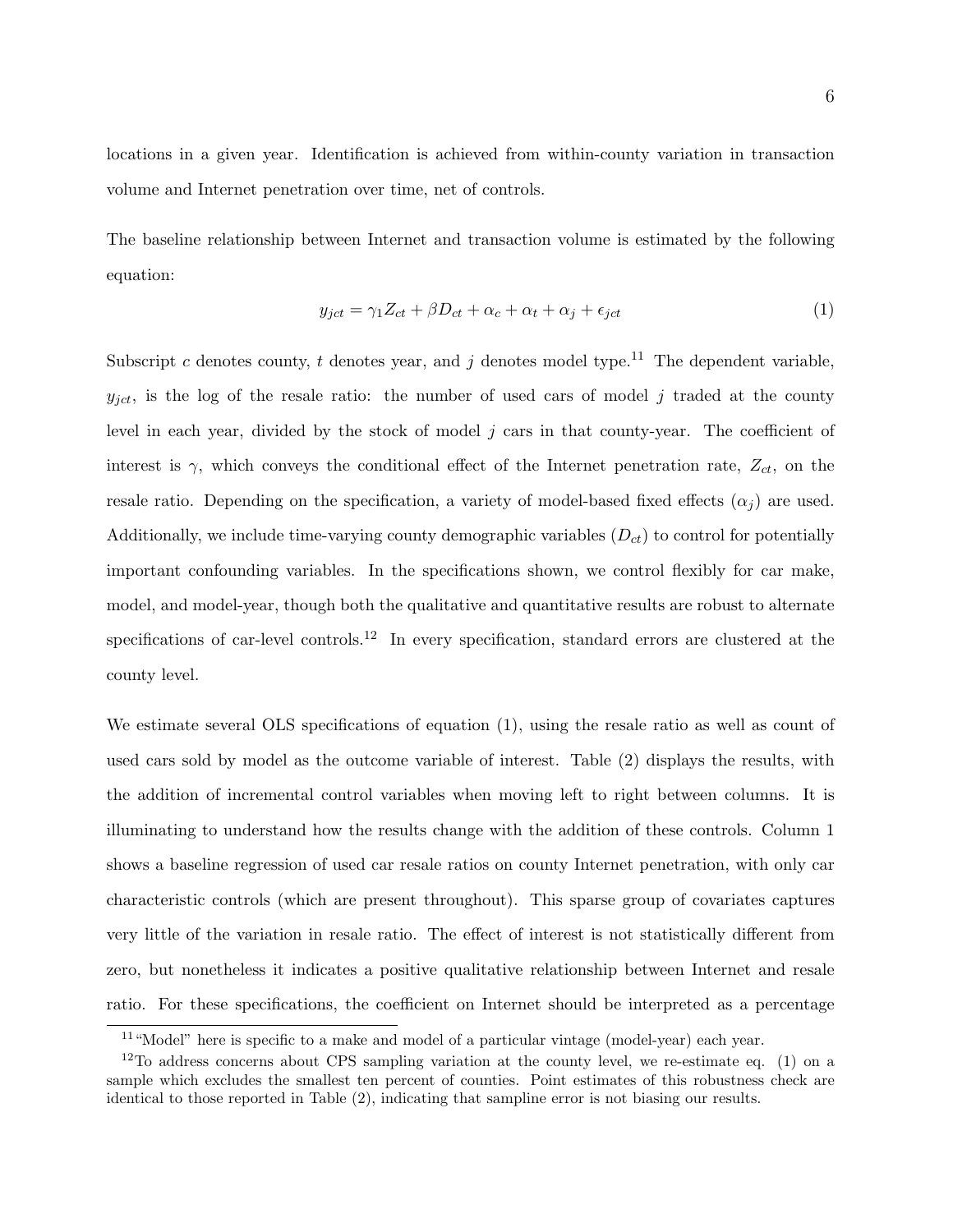point change in the average fraction of used cars transacted in a given year.

Columns 2 through 5 display results that show the importance of including county demographics and the cross-section and time fixed effects. They also help to confirm some basic priors about what affects trade volume. In column 2 we include demographic covariates, but no county or time fixed effects. The estimated treatment effect increases relative to column 1, but is still insignificant. The coefficient on income implies that wealthy households hold their cars longer, and that fuel price increases are associated with fewer transactions.

Columns 3 and 4, which include either year or county fixed effects, should be interpreted relative to column 5, the specification for which includes both. Column 3 indicates that failing to control for time-invariant county unobservables biases the treatment effect downwards. Time-invariant county characteristics may include such variables as sales tax, the rate of which varies by county in California. Failure to account for this variation biases the estimated effect downwards, which is the expected direction of bias for a variable such as sales tax (which is negatively correlated with transaction volume).

Column 4 swaps year fixed effects for county fixed effects, and thus uses across-county variation within each time period to strip out any unobserved aggregate shocks. Again, comparing it to the estimates from column 5 provides a natural explanation for the change in treatment estimate. Using across variation instead of within variation takes out the spurious correlation between Internet penetration and volume of trade that is due to unobservable aggregate shocks over time. Aggregate shocks will include macroeconomic shifts, which are likely an important determinant of used car demand. The Internet coefficient in this specification increases to 0.063, indicating that the inclusion of aggregate time effects absorbs variation that is positively correlated with transaction volume (e.g. economic growth). Thus, it appears important to include both of the controls discussed above.

Column 5 is thus our preferred specification. It displays results that control for county, year, and car fixed effects, in addition to the full array of demographic characteristics. In this specification, when a county goes from no residential Internet penetration to ubiquitous usage, the resale ratio increases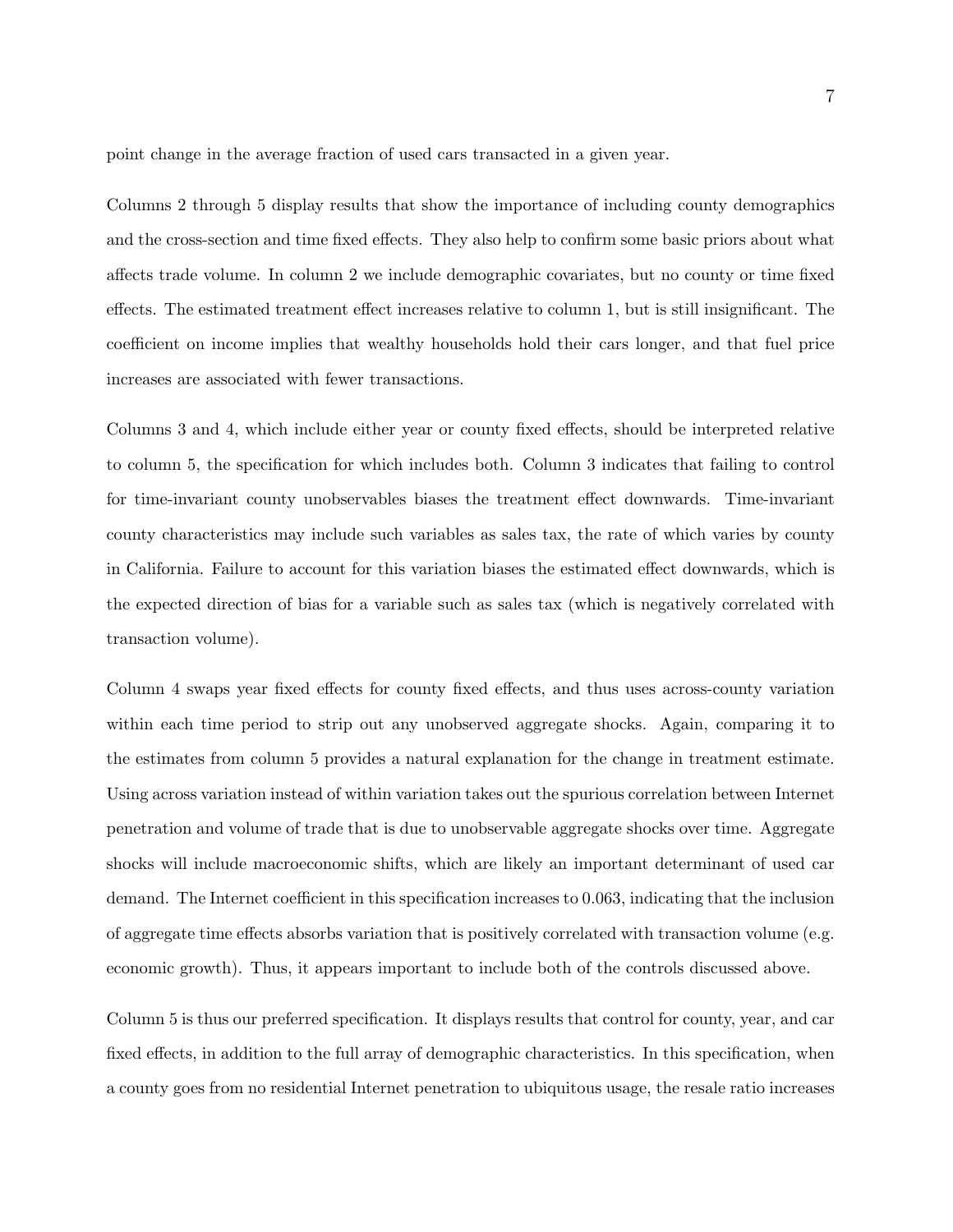by 4.4 percentage points, an effect that is significant with 95 percent confidence. We interpret these results supporting the hypothesis that the Internet improves the search and matching technology in California's used car market.

To put the magnitude of this effect into perspective, let us examine the used car market in 2007 relative to 1997. The weighted mean county Internet penetration is 43.6 percentage points in 2007, implying an increase of 28.6 percentage points over this period. The coefficient from column 5 translates into a 1.9 percentage point rise in the resale ratio (which was 0.174 in 2007) due to Internet. These estimates suggest a causal effect of Internet which increases the resale ratio by 7.2 percent relative to 1997 levels. State-wide, this translates into over 120,000 additional transactions per year relative to what would have occurred in 2007 at 1997-level Internet penetration. As discussed above a high level of frictions on the secondary market (transaction and search costs, asymmetric information etc.) reduces the frequency of replacement. Hence the resale ratio approximates the size of this frictions preventing consumers from replacing their cars in every period.

State-level automobile price data prices offer an estimate of the average transaction costs. As in Porter and Sattler (1999) and Gavazza et al (2012), the difference between the trade-in value and the retail price offers an intuitive measure of the cost of two-sided search and matching. In our data, this difference ranges from \$1,607 to \$1,837. Under the assumption of a linear relationship between transaction costs and resale ratio, the shared surplus gain in 2007 due to a 28.6 percentage point increase in Internet penetration is \$25 per car traded. When compared to the counterfactual of zero Internet, this gain increases to \$38. State-wide, the efficiency gain from transaction cost reduction alone is \$43 million annually, or roughly a 2 percent reduction in transaction costs for 1.7 million used cars traded.

#### 4 Conclusion

In this study, we present estimates that quantify the effect that Internet proliferation has had on the efficiency of the used car market in California. Counties exhibiting large increases in Internet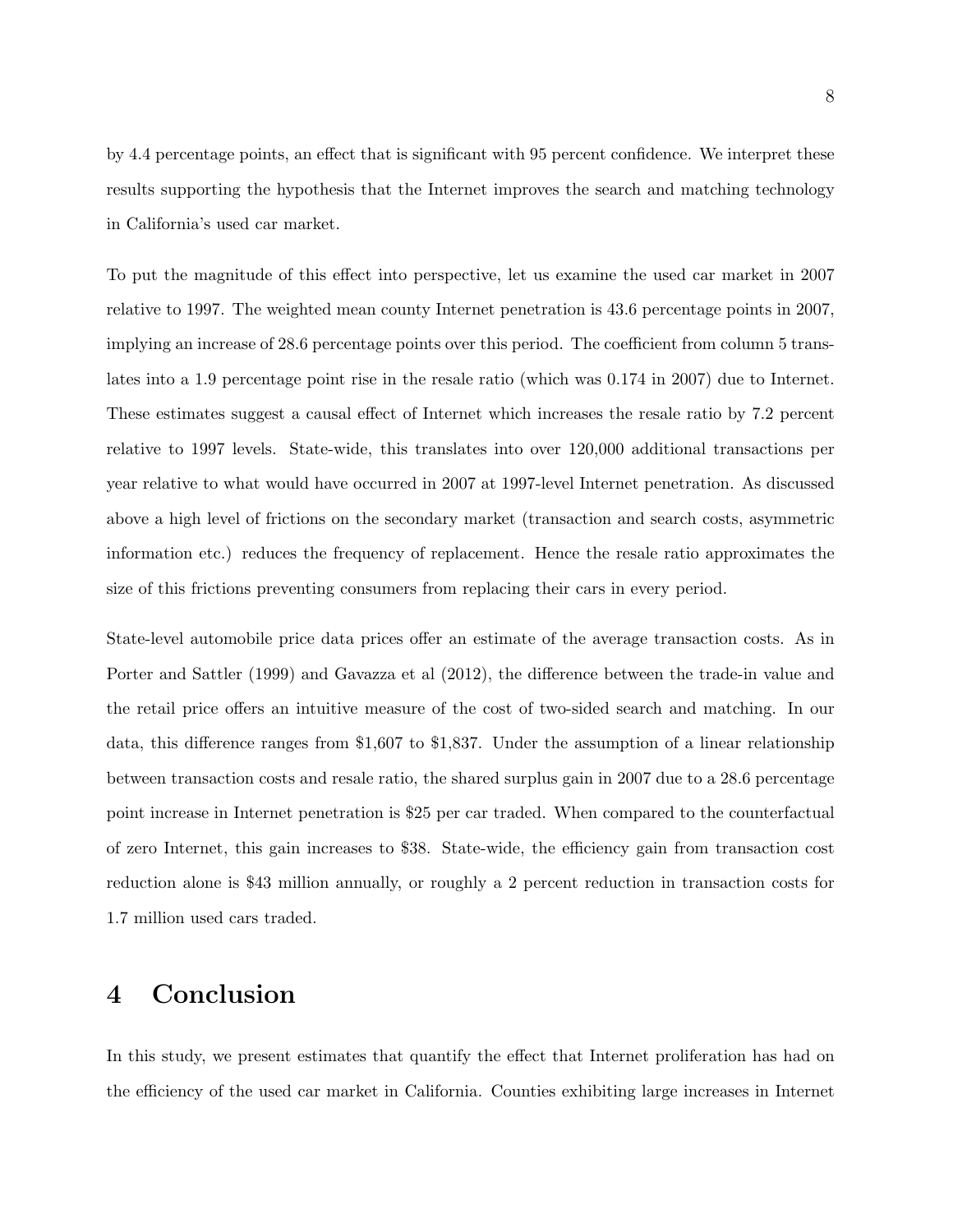penetration also show significant increase in volume of trade in the used car market. On average, Internet increased the resale ratio of used cars in California by 7.2 percent (roughly 120,000 cars annually) in 2007 relative to levels of Internet penetration from a decade earlier.

We remain intentionally agnostic about the mechanism driving these effects. However, three channels stand out as plausible explanations: search costs, match quality, and asymmetric information. It is likely that the cumulative effect that we measure is comprised of a combination of improvements on these dimensions. Given the large degree of heterogeneity in preferences and product attributes, the search and matching process between buyers and sellers is costly. Internet has the potential to improve market efficiency by reducing the cost of search and by improving the quality of matches.

Another plausible explanation is that Internet helps to eliminate asymmetries in information. Websites such as Carfax.com provide vehicle-specific histories that inform buyers of payoff relevant past events that have traditionally only been available to the sellers (e.g. accident reports and maintenance records). Sellers also voluntary disclose private information online (for example, via text or photos, as described in Lewis 2011). Whether due to the presence of third-parties or direct sharing of information between buyers and sellers, the Internet has virtually equalized access to information and diminished the adverse selection problem.

The magnitude of the estimated efficiency gains due to decreased frictions are substantial. Joint surplus increases in 2007 by \$25 per unit traded as compared to 1997, and the state-wide gain is on the order of \$43 million annually. This amount represents a lower-bound of the total welfare gain because it does not include surplus generated by the realization of additional transactions or superior sorting and matching between buyers and vehicles. Further, some benefits are likely to be external to the market. For example, more rapid turnover of the vehicle fleet provides benefits in the form greenhouse gas emissions abatement from fuel economy standards, which apply only to new vehicles.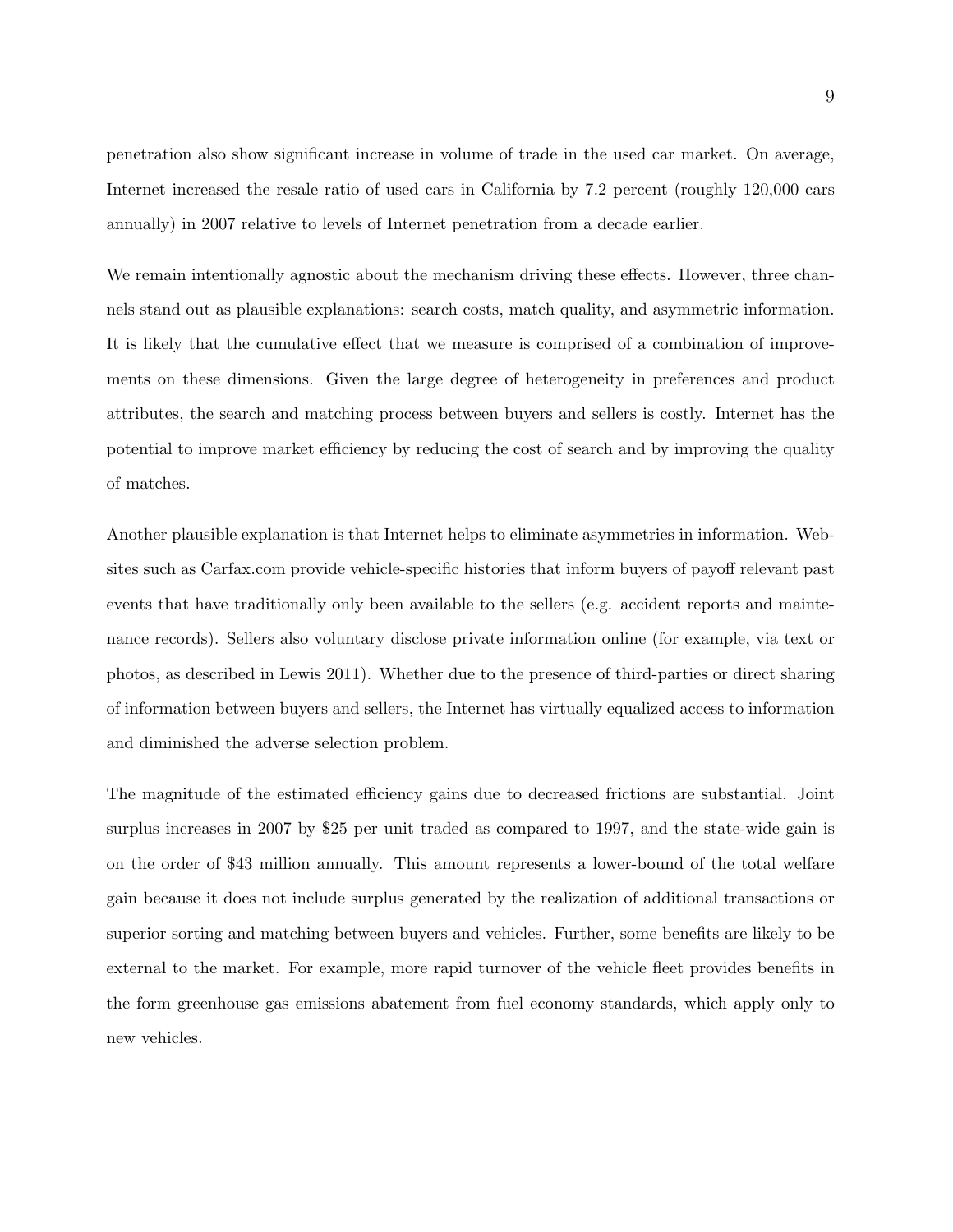## References

- [1] Brown, J., and A. Goolsbee, "Does the Internet Make Markets More Competitive? Evidence from the Life Insurance Industry," Journal of Political Economy, Vol. 110 (2002), 481–507.
- [2] Dana, J. and E. Orlov, "Internet Penetration and Capacity Utilization in the US Airline Industry,"Working Paper (2009).
- [3] Gavazza, A., A. Lizzeri, and N. Roketskiy,"A Quantitative Analysis of the Used Car Market", Working Paper (2012).
- [4] Ghose, A., M. Smith, and R. Telang, "Internet Exchanges for Used Books: An Empirical Analysis of Product Cannibalization and Welfare Impact," Information Systems Research, Vol. 17 (2006), 3–19.
- [5] Hideo, K. and Sandfort, M. T. "Existence of stationary equilibrium in the markets for new and used durable goods." Journal of Economics Dynamics & Control, Vol. 26 (2002), pp. 1029-1052.
- [6] Lewis, G. "Adverse Selection in Durable Goods Markets." American Economic Review, Vol. 101 (2011), pp. 1535–1546.
- [7] Orlov E., "How Does the Internet Influence Price Dispersion? Evidence from the Airline Industry", The Journal of Industrial Economics, Volume 59 (2011), pp. 21-37.
- [8] Porter, R. and P. Sattler "Patterns of Trade in the Market for Used Durables: Theory and Evidence", NBER Working Paper 7149 (1999).
- [9] Rust, J, "Stationary Equilibrium in a Market for Durable Assets." Econometrica, Vol. 53 (1985), pp. 783-805.
- [10] Schiraldi, P. "Automobile Replacement: A Dynamic Structural Approach", Rand Journal of Economics, Vol. 42 (2011), pp. 266-291.
- [11] Zettelmeyer F., F. Scott Morton, and J. Silva-Risso, "How the Internet Lowers Prices: Evidence from Matched Survey and Automobile Transaction Data", Journal of Marketing Research, Vol. 43 (2006), pp. 168-181.